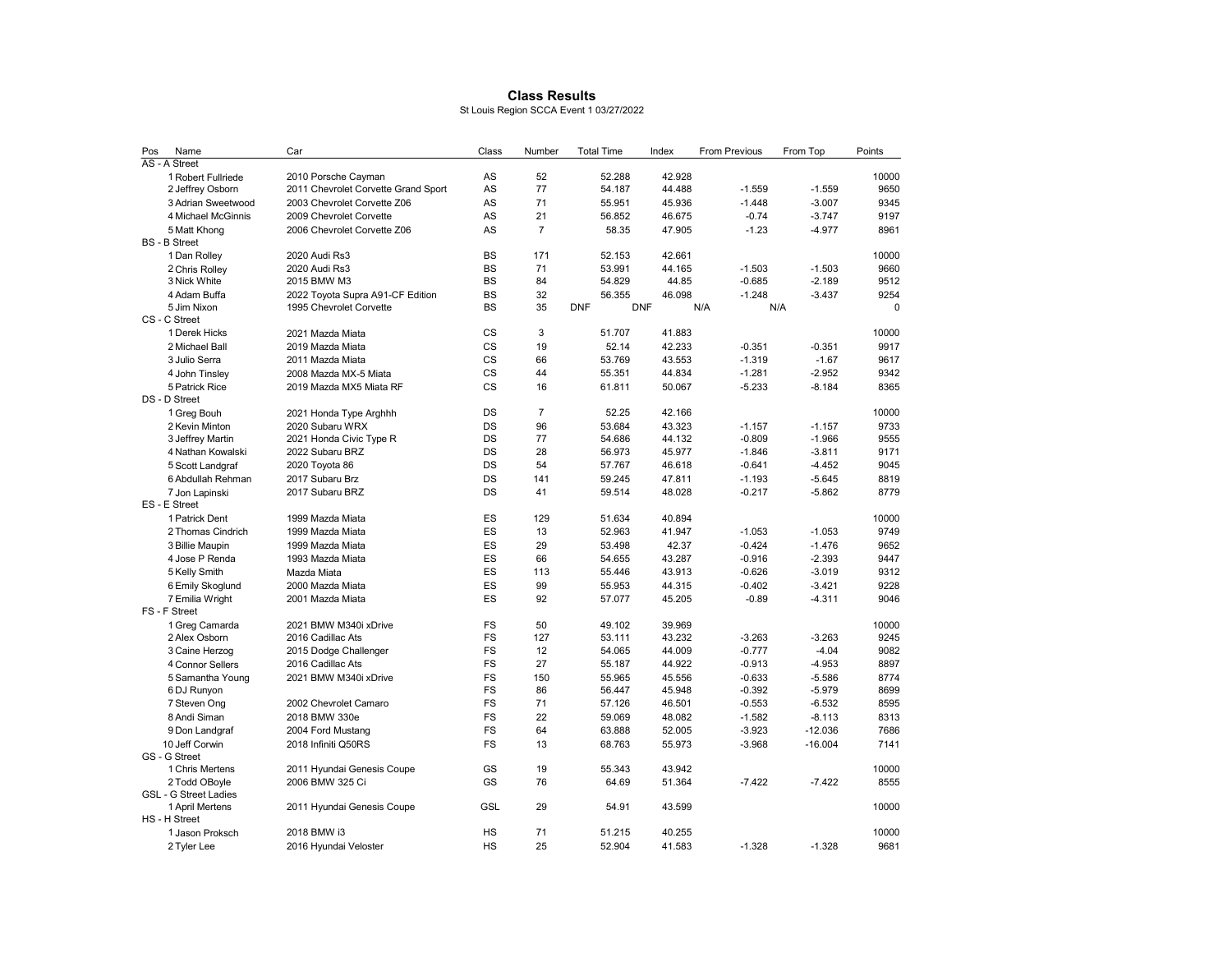| 3 Zyggi Kurzymski                     | 2014 Volkswagen Sportwagen | HS         | 22             |            | 55.804     | 43.862 | $-2.279$ | $-3.607$  | 9178        |
|---------------------------------------|----------------------------|------------|----------------|------------|------------|--------|----------|-----------|-------------|
| 4 Everett Bochat                      | 2008 Volkswagen rabbit s   | HS         | 28             |            | 58.227     | 45.766 | $-1.904$ | $-5.511$  | 8796        |
| 5 Colton Frame                        | 1990 Honda Prelude         | HS         | 47             |            | 58.557     | 46.026 | $-0.259$ | $-5.771$  | 8746        |
| 6 Bogdan Niciu                        | 2002 Toyota Corolla/       | HS         | 177            |            | 60.882     | 47.853 | $-1.827$ | $-7.598$  | 8412        |
| 7 Ciprian Patrascu                    | 2002 Toyota Corolla/       | HS         | 77             |            | 62.039     | 48.763 | $-0.909$ | $-8.508$  | 8255        |
| 8 Jack Harms                          | 2007 Volkswagen Rabbit     | HS         | 15             |            | 63.88      | 50.21  | $-1.447$ | $-9.955$  | 8017        |
| 9 Adam Withrow                        | 1991 Acura integra/        | HS         | 69             |            | 65.735     | 51.668 | $-1.458$ | $-11.413$ | 7791        |
| 10 Calvin Searing                     | 2009 Toyota Yaris          | HS         | 29             |            | 74.51      | 58.565 | $-6.897$ | $-18.31$  | 6874        |
| HSL - H Street Ladies                 |                            |            |                |            |            |        |          |           |             |
| 1 Makenna Martin                      | 2022 Honda Civic           | <b>HSL</b> | $\overline{4}$ |            | 84.354     | 66.302 |          |           | 10000       |
| SSC - Solo Spec Coupe                 |                            |            |                |            |            |        |          |           |             |
| 1 David Zemon                         | 2013 Subaru BRZ            | SSC        | 67             |            | 52.119     | 42.164 |          |           | 10000       |
| 2 Carla Russo                         | 2013 Subaru BRZ/           | <b>SSC</b> | 167            |            | 52.609     | 42.561 | $-0.396$ | $-0.396$  | 9907        |
| STH - Street Touring Hatchback        |                            |            |                |            |            |        |          |           |             |
| 1 Will Fox                            | 2017 Volkswagen Golf GTI   | <b>STH</b> | 42             |            | 50.977     | 41.393 |          |           | 10000       |
| 2 David Piel                          | 2003 Subaru WRX            | <b>STH</b> | 67             |            | 51.047     | 41.45  | $-0.057$ | $-0.057$  | 9986        |
| 3 Carter Piel                         | 2003 Subaru Impreza WRX    | <b>STH</b> | 57             |            | 52.219     | 42.402 | $-0.952$ | $-1.009$  | 9762        |
| 4 Rich Dao                            |                            | <b>STH</b> | 76             |            |            | 42.693 |          |           | 9696        |
|                                       | 2014 Volkswagen Tiguan/    |            |                |            | 52.578     |        | $-0.292$ | $-1.3$    |             |
| 5 Eric Buffa                          | 2016 Volkswagen GTI        | <b>STH</b> | 144            |            | 52.747     | 42.831 | $-0.137$ | $-1.437$  | 9664        |
| 6 Shawn Struckhoff                    | 2015 Volkswagen GTI        | <b>STH</b> | 86             |            | 52.834     | 42.901 | $-0.071$ | $-1.508$  | 9649        |
| 7 Sean James                          | 2015 Volkswagen GTI        | <b>STH</b> | 186            |            | 53.386     | 43.349 | $-0.448$ | $-1.956$  | 9549        |
| 8 Christian Lowes                     | 2004 Subaru Forester XT    | <b>STH</b> | 69             |            | 55.875     | 45.37  | $-2.021$ | $-3.977$  | 9123        |
| 9 Samuel Buffa                        | 2016 Volkswagen GTI        | <b>STH</b> | 44             |            | 56.094     | 45.548 | $-0.178$ | $-4.155$  | 9088        |
| 10 Howard McArthur                    | 2015 Ford Focus St         | <b>STH</b> | 63             |            | 57.916     | 47.028 | $-1.479$ | $-5.634$  | 8802        |
| 11 Kyle Gyawali                       | 2011 Mazda Mazdaspeed3/    | <b>STH</b> | 55             | <b>DNF</b> | <b>DNF</b> | N/A    | N/A      |           | $\mathbf 0$ |
| STS - Street Touring Sport            |                            |            |                |            |            |        |          |           |             |
| 1 Brice Wyatt                         | 2003 Honda Civic/          | <b>STS</b> | 169            |            | 53.507     | 43.501 |          |           | 10000       |
| 2 Brian Issleib                       | 2003 Honda Civic           | <b>STS</b> | 69             |            | 57.496     | 46.744 | $-3.243$ | $-3.243$  | 9306        |
| STX - Street Touring Xtreme           |                            |            |                |            |            |        |          |           |             |
| 1 Jacob Francka                       | 2004 BMW 330i              | <b>STX</b> | 14             |            | 54.974     | 44.914 |          |           | 10000       |
| STR - Street Touring Roadster         |                            |            |                |            |            |        |          |           |             |
| 1 Steven Burkett                      | 2019 Mazda MX-5            | <b>STR</b> | 197            |            | 49.16      | 40.704 |          |           | 10000       |
| 2 John McDonnell                      | 2019 Mazda Mx-5            | <b>STR</b> | 97             |            | 50.273     | 41.626 | $-0.922$ | $-0.922$  | 9779        |
|                                       |                            |            |                |            | 51.981     |        | $-1.414$ | $-2.336$  |             |
|                                       |                            |            |                |            |            |        |          |           |             |
| 3 Brian Taylor                        | 2001 Mazda Miata           | <b>STR</b> | 30             |            |            | 43.04  |          |           | 9457        |
| 4 Adam Taylor                         | 2009 Mazda Miata           | <b>STR</b> | 32             |            | 53.821     | 44.564 | $-1.524$ | $-3.859$  | 9134        |
| 5 Jeffrey Hutchison                   | 2002 Mazda miata           | <b>STR</b> | 69             |            | 54.855     | 45.42  | $-0.856$ | $-4.715$  | 8962        |
| 6 Quinton Doerr                       | 2003 Mazda Miata/          | <b>STR</b> | 62             |            | 54.971     | 45.516 | $-0.096$ | $-4.812$  | 8943        |
| 7 Alexander DeWan                     | 1999 Mazda MX-5            | <b>STR</b> | 98             |            | 55.741     | 46.154 | $-0.638$ | $-5.449$  | 8819        |
| 8 Connie MT                           | 2003 Mazda miata           | <b>STR</b> | 86             |            | 56.067     | 46.423 | $-0.27$  | $-5.719$  | 8768        |
| 9 Richard Lober                       | 2021 Mazda Miata           | <b>STR</b> | 88             |            | 57.589     | 47.684 | $-1.26$  | $-6.979$  | 8536        |
| 10 David Craig                        | 2007 Mazda MX5             | <b>STR</b> | 75             |            | 59.529     | 49.29  | $-1.606$ | $-8.586$  | 8258        |
| 11 William Cameron                    | 2010 Mazda Miata MX-5      | <b>STR</b> | 93             |            | 60.191     | 49.838 | $-0.548$ | $-9.134$  | 8167        |
| 12 Erica Wells                        | 2021 Mazda Mx5             | <b>STR</b> | 22             |            | 60.676     | 50.24  | $-0.402$ | $-9.535$  | 8102        |
| 13 Juan Johnson                       | 2005 Honda S2000           | <b>STR</b> | 142            |            | 61.48      | 50.905 | $-0.666$ | $-10.201$ | 7996        |
| 14 Brett Schrum                       | 1995 Mazda Miata           | <b>STR</b> | 95             | <b>DNF</b> | <b>DNF</b> | N/A    | N/A      |           | $\Omega$    |
| STU - Street Touring Ultra            |                            |            |                |            |            |        |          |           |             |
| 1 Eric Whitman                        | 2019 Honda Civic Type R/   | STU        | 99             |            | 51.628     | 42.8   |          |           | 10000       |
| 2 Jeremy Heard                        | 2004 Porsche 911 996 C4S   | STU        | 96             |            | 52.579     | 43.588 | $-0.788$ | $-0.788$  | 9819        |
| 3 Jason Sisk                          | 1991 Nissan 300ZX          | STU        | 75             |            | 53.799     | 44.599 | $-1.011$ | $-1.8$    | 9596        |
| 4 Karl von Wolfseck                   | 2008 Honda Civic Si        | STU        | 94             |            | 60.811     | 50.412 | $-5.813$ | $-7.613$  | 8490        |
| CSP - C Street Prepared               |                            |            |                |            |            |        |          |           |             |
| 1 Rob Wort                            | 2001 Mazda Miata           | <b>CSP</b> |                |            |            |        |          |           |             |
|                                       |                            |            | 122            |            | 50.43      | 43.572 |          |           | 10000       |
| 2 Kyle Wort                           | 2001 Mazda Miata           | <b>CSP</b> | 22             |            | 51.086     | 44.138 | $-0.567$ | $-0.567$  | 9872        |
| 3 Bradley Allen                       | 1999 Mazda Miata           | <b>CSP</b> | 24             |            | 53.101     | 45.879 | $-1.741$ | $-2.308$  | 9497        |
| 4 Patrick Burke                       | 1997 Mazda Miata/          | <b>CSP</b> | 135            |            | 53.961     | 46.622 | $-0.743$ | $-3.051$  | 9346        |
| 5 John Jackson                        | 1997 Mazda Miata           | <b>CSP</b> | 35             |            | 55.081     | 47.59  | $-0.968$ | $-4.018$  | 9156        |
| FSP - F Street Prepared<br>1 Tim Oyer | 2002 Ford Zx2              | FSP        | 82             |            | 50.493     | 41.606 |          |           | 10000       |